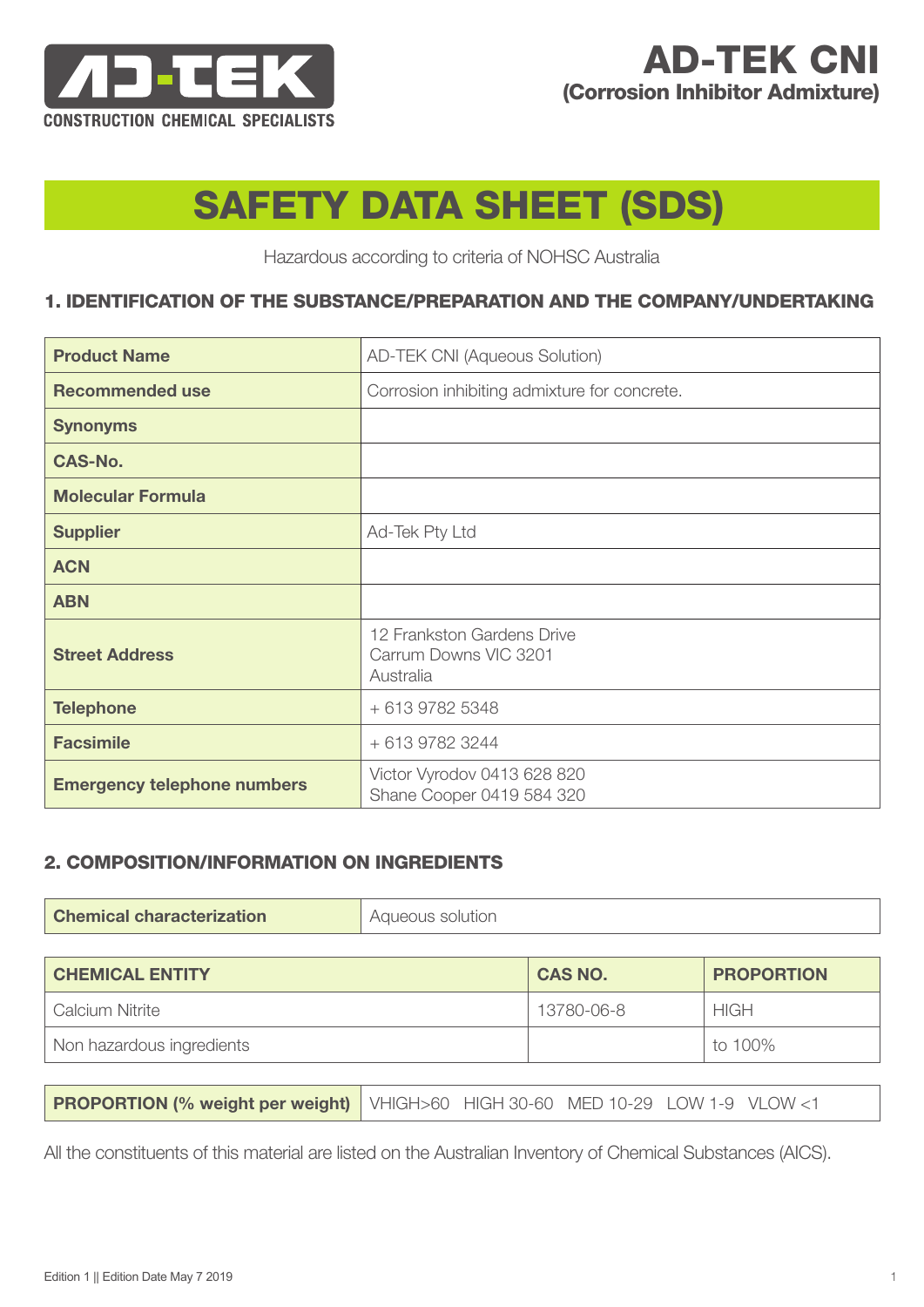# 3. HAZARDS IDENTIFICATION

This material is hazardous according to health criteria of NOHSC Australia.

| <b>Hazard Category</b> | Xi<br>Irritant |
|------------------------|----------------|
|------------------------|----------------|

| <b>Risk Phrase(s)</b> |                             |
|-----------------------|-----------------------------|
| <b>R36</b>            | Irritating to eyes          |
| $BA^{\circ}$          | Serious risk damage to eyes |

| <b>Safety Phase(s)</b> |                                                                  |
|------------------------|------------------------------------------------------------------|
| S24/25                 | Avoid contact with skin and eyes                                 |
| S36/37/39              | Wear protective clothing, gloves and eye and eye/face protection |

## 4. FIRST AID MEASURES

If poisoning occurs, contact a doctor or Poisons Information Centre (Phone Australia 131 126; New Zealand 03 474 7000).

| <b>Inhalation</b>           | Remove to fresh air. Lay patient down. Keep warm and rested.<br>Seek medical assistance.                                                                                      |
|-----------------------------|-------------------------------------------------------------------------------------------------------------------------------------------------------------------------------|
| <b>Skin contact</b>         | Remove contaminated clothes, wash before reuse. Wash skin with<br>plenty of soap and water. If swelling, redness, blistering or irritation<br>occurs seek medical assistance. |
| Eye contact                 | Immediately irrigate with copious quantities of water for 15 minutes.<br>Eyelids to be held open. Remove contact lenses. Urgently seek<br>medical assistance.                 |
| <b>Ingestion</b>            | Immediately rinse mouth with water. Give water to drink.<br>DO NOT INDUCE VOMITING. Seek immediate medical assistance.                                                        |
| <b>First aid facilities</b> | Ensure availability of clean water for eye/skin wash.                                                                                                                         |
| <b>Notes to physician</b>   | Treat symptomatically.                                                                                                                                                        |

# 5. FIRE-FIGHTING MEASURES

| Suitable extinguishing media                          | Foam, CO <sub>2</sub> and Dry Chemicals |
|-------------------------------------------------------|-----------------------------------------|
| <b>Hazards from thermal decomposition</b>             | Oxides of carbon and nitrogen           |
| <b>Precautions and equipment</b><br>for fire fighters | <b>None</b>                             |
| <b>Hazchem code</b>                                   | None allocated                          |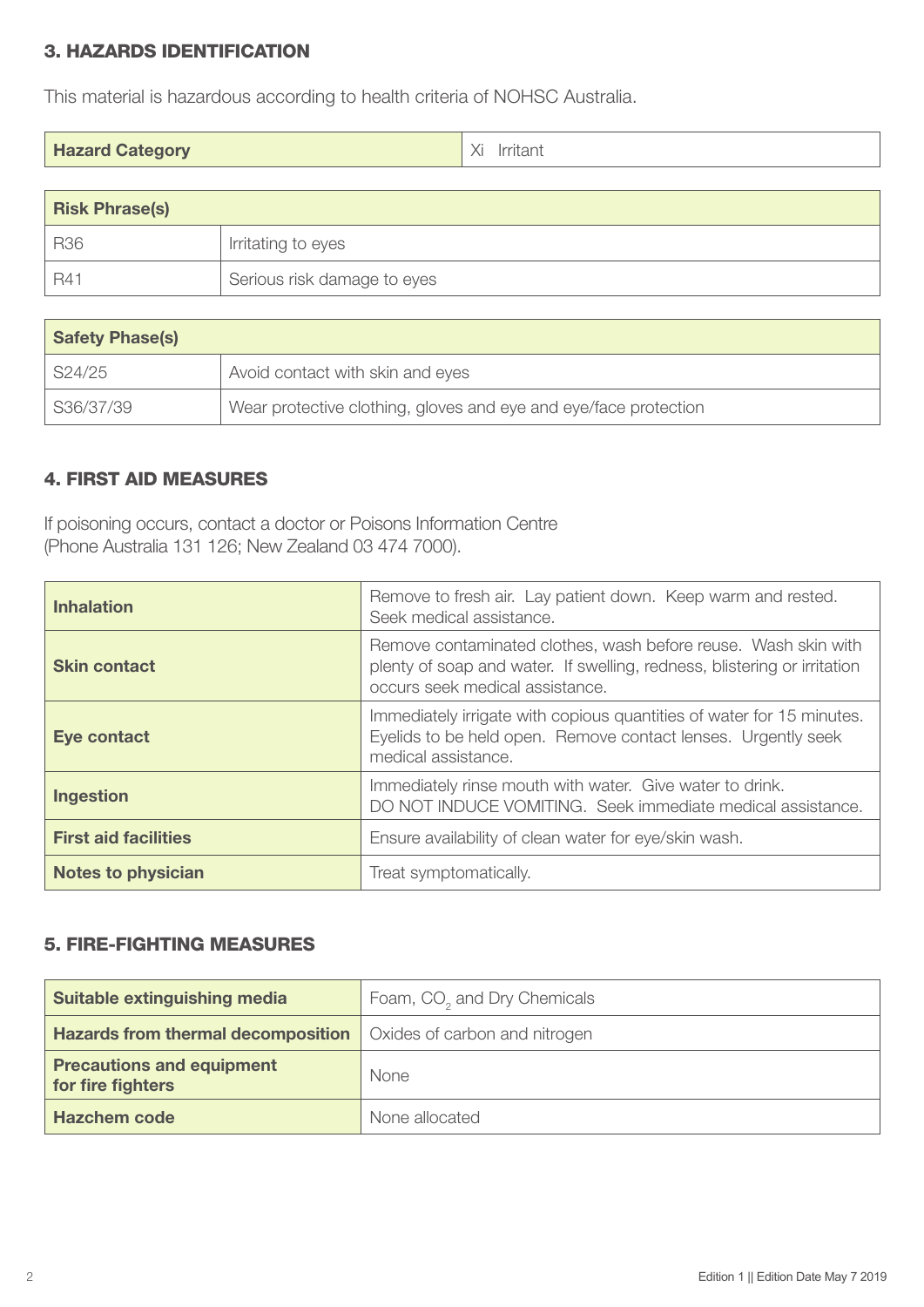#### 6. ACCIDENTAL RELEASE MEASURES

| Methods for clean up / collecting | Wear protective equipment to prevent skin and eye contamination.<br>Avoid inhalation of vapours. Caution slippery when spilt. Stop leak if<br>possible without risk. Spills should be contained by absorbing with<br>dry inert filler (soil, sand or vermiculite). Collect and seal in properly<br>labelled containers for disposal. Carefully dilute with water. Wash<br>down area with excess water into a containment area or contain<br>with inert filler for disposal. |
|-----------------------------------|-----------------------------------------------------------------------------------------------------------------------------------------------------------------------------------------------------------------------------------------------------------------------------------------------------------------------------------------------------------------------------------------------------------------------------------------------------------------------------|
| <b>Environmental precautions</b>  | Do not discharge into sewers or waterways.                                                                                                                                                                                                                                                                                                                                                                                                                                  |

### 7. HANDLING AND STORAGE

| <b>Handling</b> | Avoid skin and eye contact.                                                                                                                                                                     |
|-----------------|-------------------------------------------------------------------------------------------------------------------------------------------------------------------------------------------------|
| <b>Storage</b>  | Store in a covered, cool and dry, well ventilated area. Keep<br>containers closed when not in use - check regular for leaks. Store<br>away from incompatible materials described in Section 10. |

# 8. EXPOSURE CONTROLS/PERSONAL PROTECTION

| <b>Personal protection</b>                      | The following personal protective equipment should be worn.<br>Safety glasses, goggles or face shield as appropriate. Rubber<br>gloves. Appropriate protective clothing. Suitable respirator. Avoid<br>all contact. Wash contaminated clothing and protective equipment<br>before storing/re-using. Always wash hands before smoking,<br>eating, drinking or using the toilet. Ensure an eye bath and water for<br>washing of skin and rinsing of mouth is available. |
|-------------------------------------------------|-----------------------------------------------------------------------------------------------------------------------------------------------------------------------------------------------------------------------------------------------------------------------------------------------------------------------------------------------------------------------------------------------------------------------------------------------------------------------|
| <b>Engineering controls</b>                     | No specific engineering controls required. Use in a well ventilated area.                                                                                                                                                                                                                                                                                                                                                                                             |
| <b>National occupational</b><br>exposure limits | No value assigned for this specific material by the NOHSC Australia.                                                                                                                                                                                                                                                                                                                                                                                                  |
| <b>Other</b>                                    | Use barrier creams to protect skin from contact with the material.<br>Observe the usual precautions when handling chemicals.                                                                                                                                                                                                                                                                                                                                          |

# 9. PHYSICAL AND CHEMICAL PROPERTIES

| Form / Colour / Odour        | Moderate viscose transparent clear yellow liquid with specific odour |
|------------------------------|----------------------------------------------------------------------|
| Specific gravity @ 20°C      | Approx 1.3 kg/litre                                                  |
| <b>Solubility</b>            | Miscible in water                                                    |
| pH                           | Approx 9-10                                                          |
| <b>Boiling point (°C)</b>    | >101                                                                 |
| Vapour pressure @ 25°C (kPa) | Not available                                                        |
| Melting point (°C)           | Not applicable                                                       |
| <b>Flammability limits</b>   | Not applicable                                                       |
| Flash point (°C)             | Not applicable                                                       |
| <b>Ignition temperature</b>  | Not applicable                                                       |
| <b>Viscosity</b>             | Not applicable                                                       |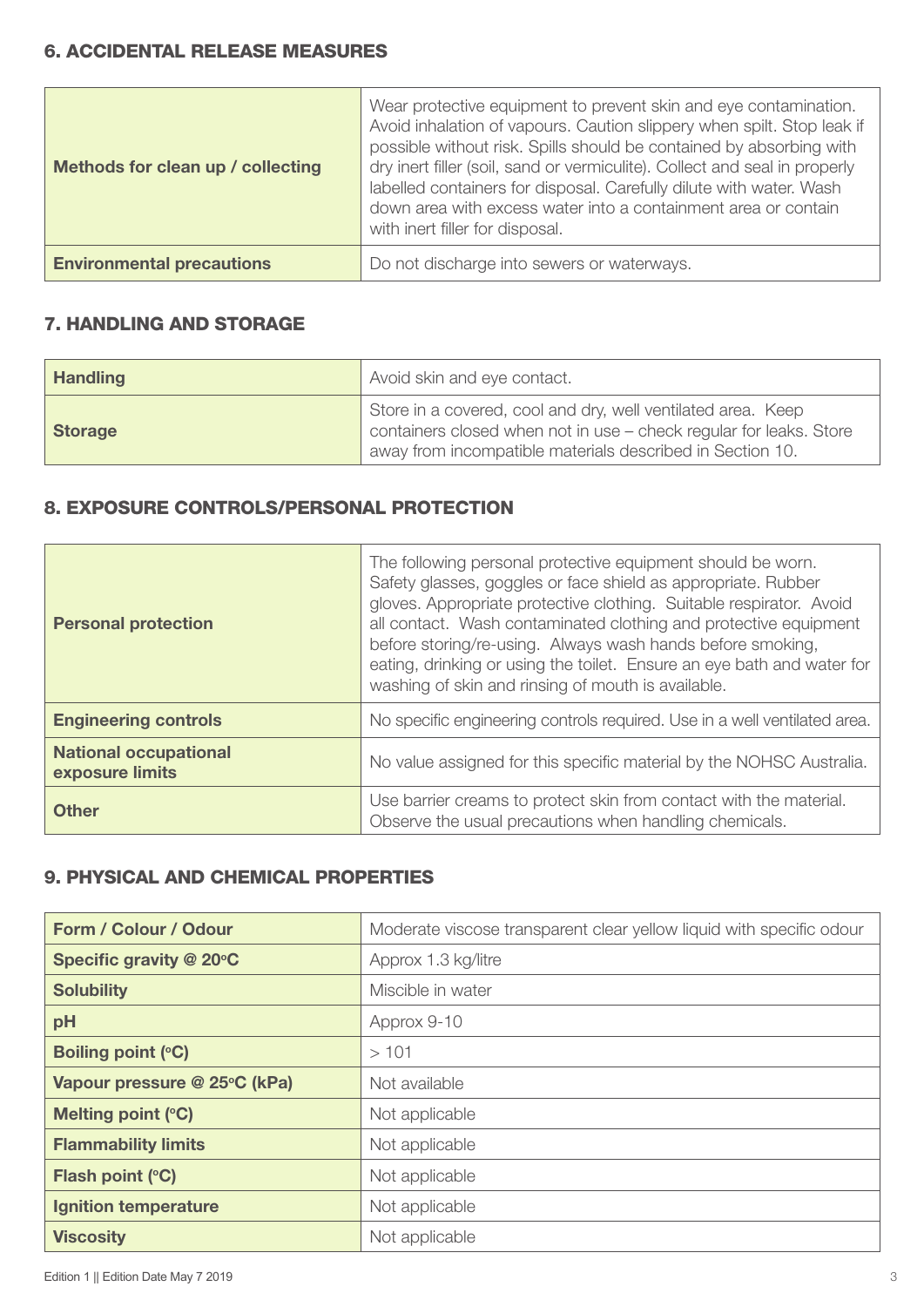## 10. STABILITY AND REACTIVITY

| <b>Chemical stability</b>               | Thermally stable when stored and used directed.            |
|-----------------------------------------|------------------------------------------------------------|
| <b>Conditions to avoid</b>              | Elevated temperatures.                                     |
| Incompatible materials                  | Oxidising agents.                                          |
| <b>Hazardous decomposition products</b> | Oxides of carbon and nitrogen, smoke and other toxic fumes |

# 11. TOXICOLOGICAL INFORMATION

| <b>Acute effects Inhalation</b> | May be irritant to mucous membranes and respiratory tract.                                                                                |
|---------------------------------|-------------------------------------------------------------------------------------------------------------------------------------------|
| <b>Skin contact</b>             | Skin contact may lead to irritation.                                                                                                      |
| <b>Eye contact</b>              | A severe eye irritant. Corrosive to eyes: contact can be cause corneal<br>burns. Contamination of eyes can be result in permanent injury. |
| <b>Ingestion</b>                | Swallowing can result in nausea, diarrhoea and vomiting.                                                                                  |
| <b>Chronic effect</b>           | No reports in the litreature of health effects in workers to this material.                                                               |

# 12. ECOLOGICAL INFORMATION

Avoid contaminating soil and waterways.

# 13. DISPOSAL CONSIDERATIONS

Refer to State/Territory Land Waste Management Authority. Precautions for clean up crew are described as the personal protection in section 8.

# 14. TRANSPORT INFORMATION

#### Road and Rail Transport

Not classified as Dangerous Goods by the criteria of the Australian Dangerous Goods Code (ADG Code) for Transport by Road and Rail.

| UN No.                             | None allocated                         |
|------------------------------------|----------------------------------------|
| <b>Class-primary</b>               | Liquid                                 |
| <b>Packing group</b>               | None allocated                         |
| <b>Dangerous Goods Class</b>       | None allocated                         |
| <b>Hazchem code</b>                | None allocated                         |
| <b>Proper Shipping Name</b>        | <b>AD-TEK CNI</b>                      |
| <b>Segregation Dangerous Goods</b> | Not to be loaded with acid containers. |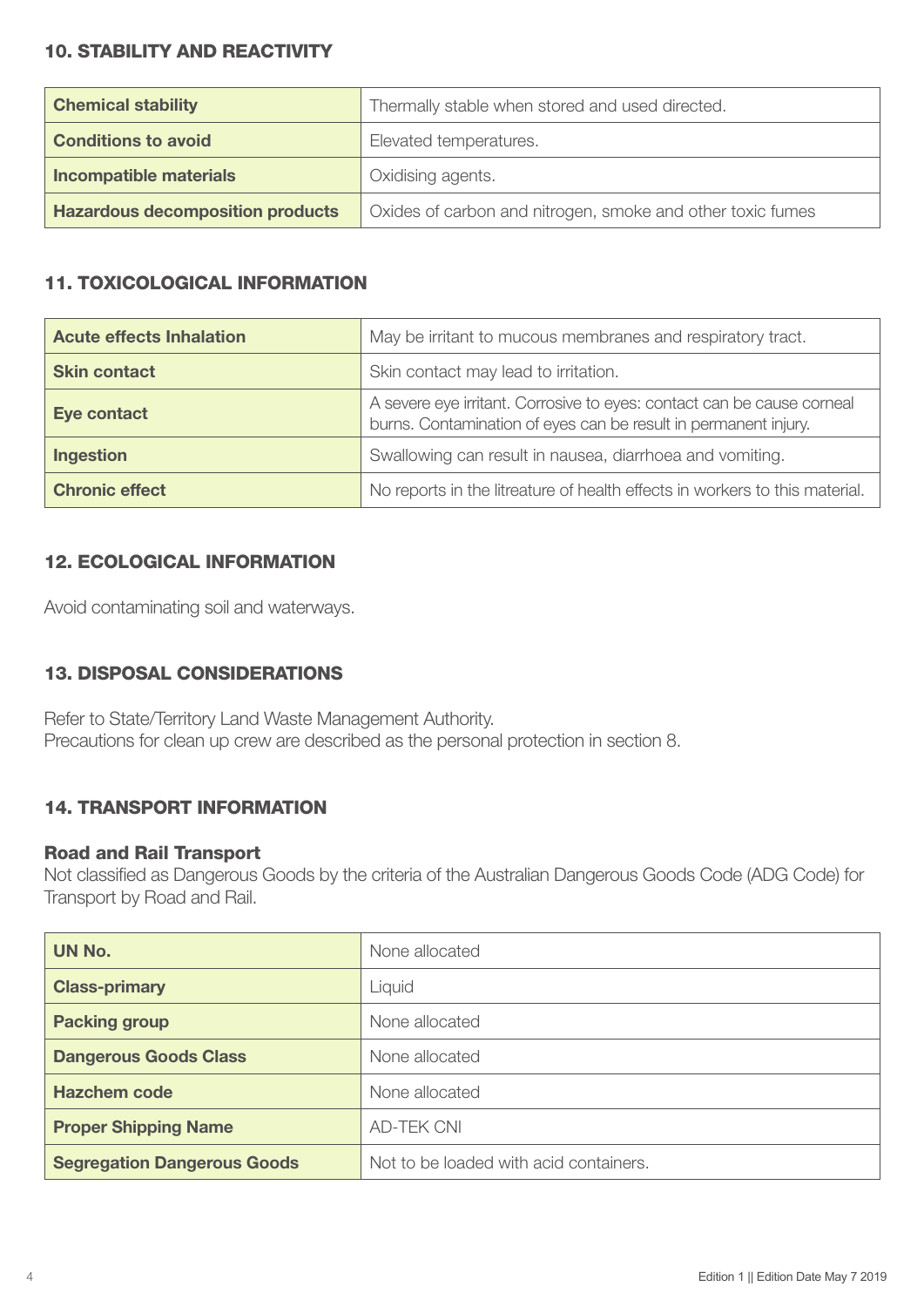#### Marine Transport

Not classified as Dangerous Goods by the criteria of the International Maritime Dangerous Goods Code (IMDG Code) for transport by sea.

| UN No.                             | None allocated                         |
|------------------------------------|----------------------------------------|
| <b>Class-primary</b>               | Liquid                                 |
| <b>Packing group</b>               | None allocated                         |
| <b>Dangerous Goods Class</b>       | None allocated                         |
| <b>Hazchem code</b>                | None allocated                         |
| <b>Proper Shipping Name</b>        | <b>AD-TEK CNI</b>                      |
| <b>Segregation Dangerous Goods</b> | Not to be loaded with acid containers. |

#### Air Transport

Not classified as Dangerous Goods by the criteria of the International Air Transport Association (IATA) Dangerous Goods Regulations for transport by air.

| UN No.                             | None allocated                         |
|------------------------------------|----------------------------------------|
| <b>Class-primary</b>               | Liquid                                 |
| <b>Packing group</b>               | None allocated                         |
| <b>Dangerous Goods Class</b>       | None allocated                         |
| <b>Hazchem code</b>                | None allocated                         |
| <b>Proper Shipping Name</b>        | <b>AD-TEK CNI</b>                      |
| <b>Segregation Dangerous Goods</b> | Not to be loaded with acid containers. |

#### 15. REGULATORY INFORMATION

Hazardous according to criteria of NOHSC Australia.

| <b>Hazard Category</b> | Irritant |
|------------------------|----------|
|------------------------|----------|

| <b>Risk Phrase(s)</b> |                             |
|-----------------------|-----------------------------|
| <b>R36</b>            | Irritating to eyes.         |
| R41                   | Serious risk damage to eyes |

| <b>Safety Phrase(s)</b> |                                                                   |
|-------------------------|-------------------------------------------------------------------|
| S7/9                    | Keep container tightly closed in a well ventilated place.         |
| S24/25                  | Avoid contact with skin and eyes                                  |
| S36/37/39               | Wear protective clothing, gloves and eye and eye/face protection. |

This material is not listed on the Australian Inventory of Chemical Substances (AICS).